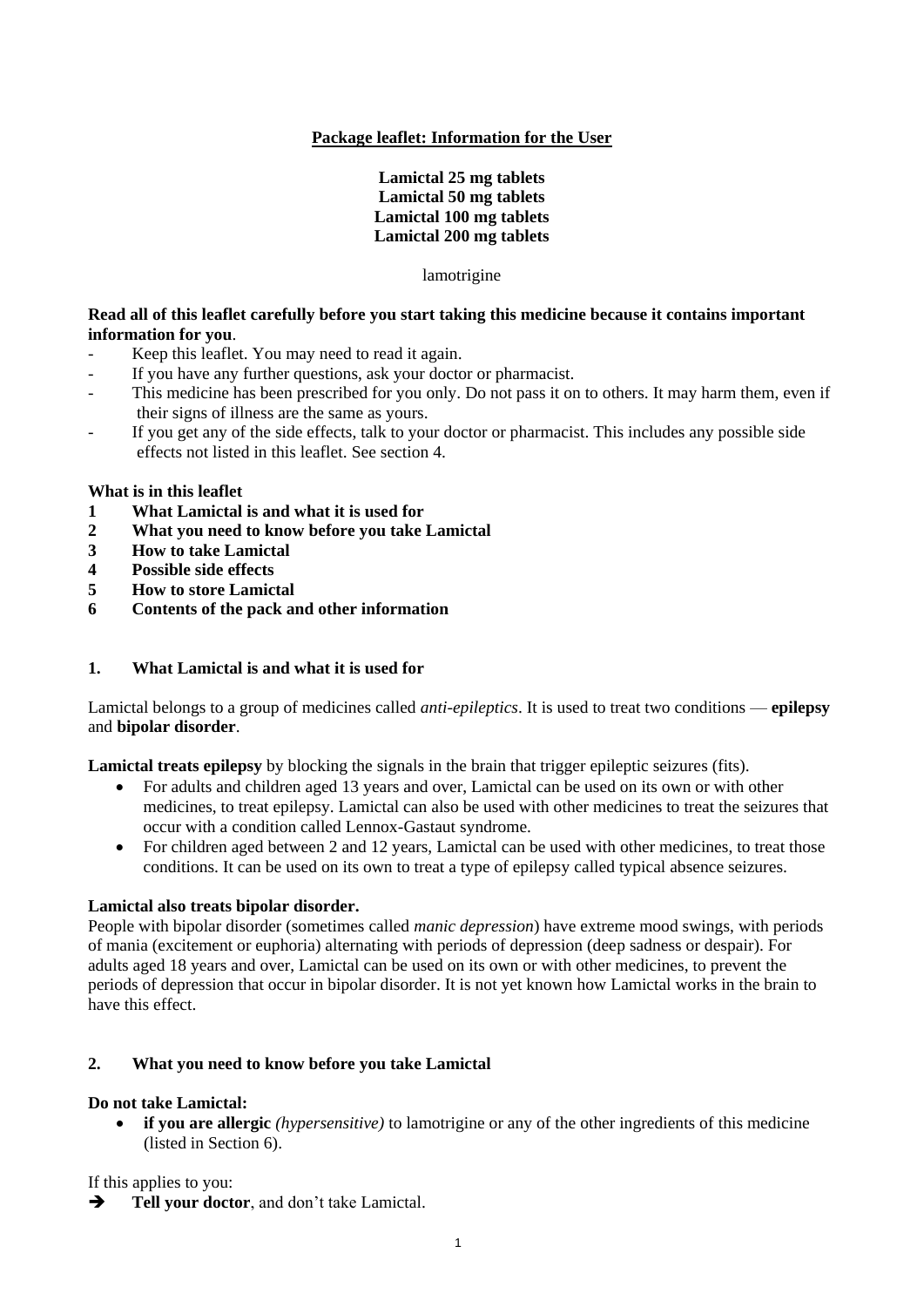# **Warnings and precautions**

# **Take special care with Lamictal**

**Talk to your doctor or pharmacist before taking Lamictal:**

- **if you have any kidney problems**
- **if you have ever developed a rash** after taking lamotrigine or other medicines for bipolar disorder or epilepsy
- **if you experience a rash or sunburn after taking lamotrigine and having been exposed to sun or artificial light (e.g. solarium)**. Your doctor will check your treatment and may advise you to avoid sunlight or protect yourself against the sun (e.g. use of a sunscreen and/or to wear protective clothing)
- **if you have ever developed meningitis after taking lamotrigine** *(read the description of these symptoms in Section 4 of this leaflet: Rare side effects)*
- **if you are already taking medicine that contains lamotrigine**.
- **if you have a condition called Brugada syndrome, or other heart problems**.Brugada syndrome is a genetic disease that results in abnormal electrical activity within the heart. ECG abnormalities which may lead to arrhythmias (abnormal heart rhythm) can be triggered by lamotrigine.

If any of these applies to you:

**Tell your doctor**, who may decide to lower the dose, or that Lamictal is not suitable for you.

# **Important information about potentially life-threatening reactions**

A small number of people taking Lamictal get an allergic reaction or potentially life-threatening skin reaction, which may develop into more serious problems if they are not treated. These can include Stevens– Johnson syndrome (SJS), toxic epidermal necrolysis (TEN) and Drug Reaction with Eosinophilia and Systemic Symptoms (DRESS). You need to know the symptoms to look out for while you are taking Lamictal.

**Read the description of these symptoms in Section 4 of this leaflet** under *'Potentially lifethreatening reactions: get a doctor's help straight away*'.

## **Haemophagocytic lymphohistiocytosis (HLH)**

There have been reports of a rare but very serious immune system reaction, in patients taking lamotrigine.

**Contact your doctor or pharmacist immediately** if you experience any of the following symptoms while taking lamotrigine: fever, rash, neurological symptoms (e.g. shaking or tremor, confusional state, disturbances of brain function).

## **Thoughts of harming yourself or suicide**

Anti-epileptic medicines are used to treat several conditions, including epilepsy and bipolar disorder. People with bipolar disorder can sometimes have thoughts of harming themselves or committing suicide. If you have bipolar disorder, you may be more likely to think like this:

- when you first start treatment
- if you have previously had thoughts about harming yourself or about suicide
- if you are under 25 years old.

If you have distressing thoughts or experiences, or if you notice that you feel worse or develop new symptoms while you're taking Lamictal:

**Figure 3** See a doctor as soon as possible or go to the nearest hospital for help.

**You may find it helpful to tell a family member, caregiver or close friend that you can become depressed or have significant changes in mood, and ask them to read this leaflet. You might ask them to tell you if they are worried about your depression or other changes in your behaviour.**

A small number of people being treated with anti-epileptics such as Lamictal have also had thoughts of harming or killing themselves. If at any time you have these thoughts, immediately contact your doctor.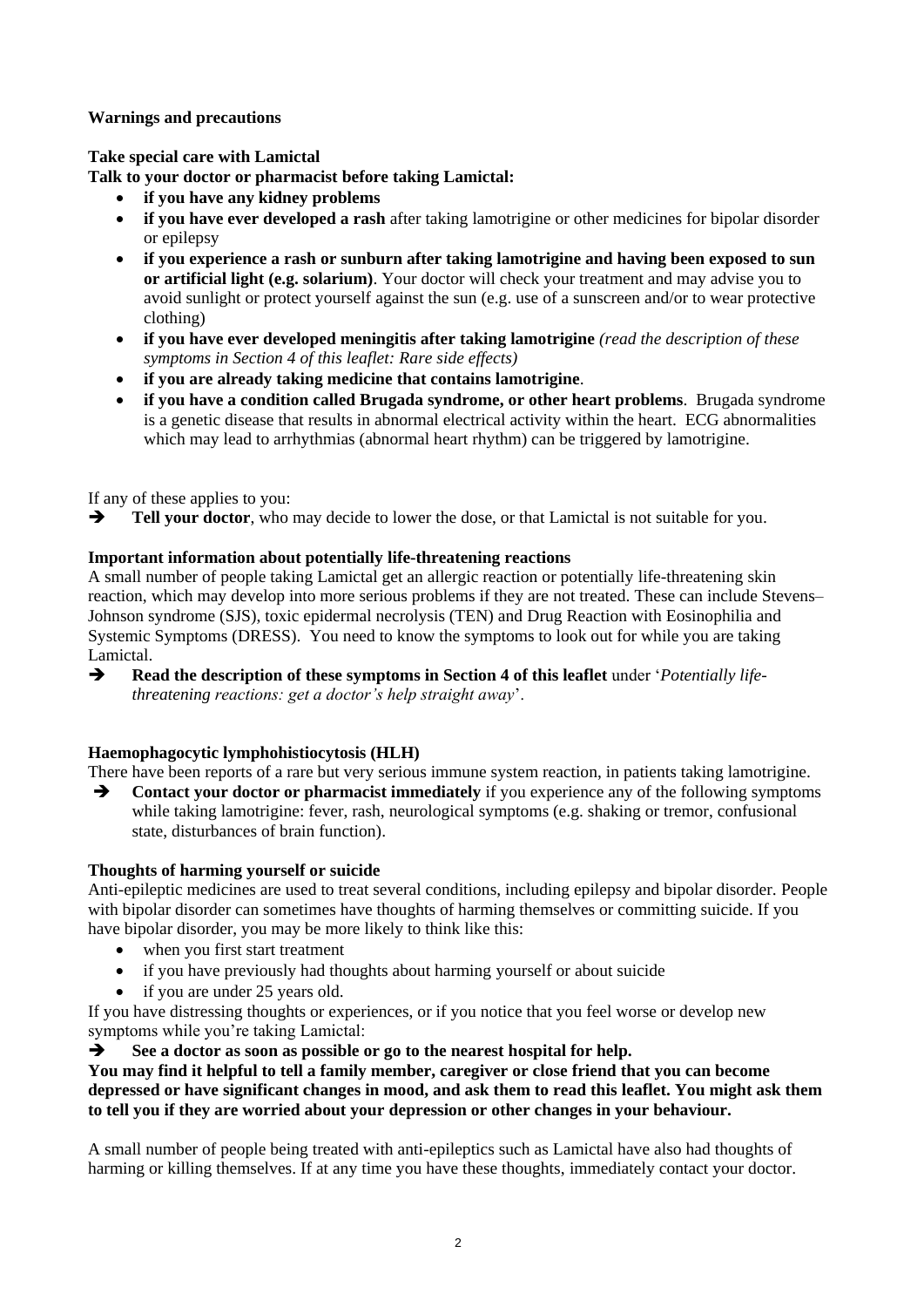# **If you're taking Lamictal for epilepsy**

The seizures in some types of epilepsy may occasionally become worse or happen more often while you're taking Lamictal. Some patients may experience severe seizures, which may cause serious health problems. If your seizures happen more often, or if you experience a severe seizure while you're taking Lamictal: **See a doctor as soon as possible**.

**Lamictal should not be given to people aged under 18 years to treat bipolar disorder**. Medicines to treat depression and other mental health problems increase the risk of suicidal thoughts and behaviour in children and adolescents aged under 18 years.

# **Other medicines and Lamictal**

**Tell your doctor or pharmacist if you are taking, have recently taken, or might take any other medicines** including herbal medicines or other medicines bought without a prescription.

Your doctor needs to know if you are taking other medicines to treat epilepsy or mental health problems. This is to make sure you take the correct dose of Lamictal. These medicines include:

- **oxcarbazepine, felbamate, gabapentin, levetiracetam, pregabalin, topiramate** or **zonisamide**, used to treat **epilepsy**
- **lithium, olanzapine** or **aripiprazole** used to treat **mental health problems**
- **bupropion,** used to treat **mental health problems** or to **stop smoking**
- **paracetamol,** used to treat **pain** and **fever**
- **Tell your doctor** if you are taking any of these.

Some medicines interact with Lamictal or make it more likely that people will have side effects. These include:

- **valproate**, used to treat **epilepsy** and **mental health problems**
- **carbamazepine**, used to treat **epilepsy** and **mental health problems**
- **phenytoin, primidone** or **phenobarbitone**, used to treat **epilepsy**
- **risperidone**, used to treat **mental health problems**
- **rifampicin**, which is an **antibiotic**
- medicines used to treat **Human Immunodeficiency Virus (HIV) infection** (a combination of lopinavir and ritonavir or atazanavir and ritonavir)
- **hormonal contraceptives**, such as **the Pill** *(see below)*.
- **Tell your doctor** if you are taking any of these, or if you start or stop taking any.

## **Hormonal contraceptives (such as the Pill) can affect the way Lamictal works**

Your doctor may recommend that you use a particular type of hormonal contraceptive, or another method of contraception, such as condoms, a cap or coil. If you are using a hormonal contraceptive like the Pill, your doctor may take samples of your blood to check the level of Lamictal. If you are using a hormonal contraceptive, or if you plan to start using one:

**Talk to your doctor,** who will discuss suitable methods of contraception with you.

Lamictal can also affect the way hormonal contraceptives work, although it's unlikely to make them less effective. If you are using a hormonal contraceptive, and you notice any changes in your menstrual pattern, such as breakthrough bleeding or spotting between periods:

**Tell your doctor**. These may be signs that Lamictal is affecting the way your contraceptive is working.

## **Pregnancy and breast-feeding**

- **If you are pregnant, think you may be pregnant, or are planning to have a baby ask your doctor or pharmacist for advice before taking this medicine.** 
	- **You should not stop treatment without discussing this with your doctor.** This is particularly important if you have epilepsy.
	- Pregnancy may alter the effectiveness of Lamictal, so you may need blood tests and your dose of Lamictal may be adjusted.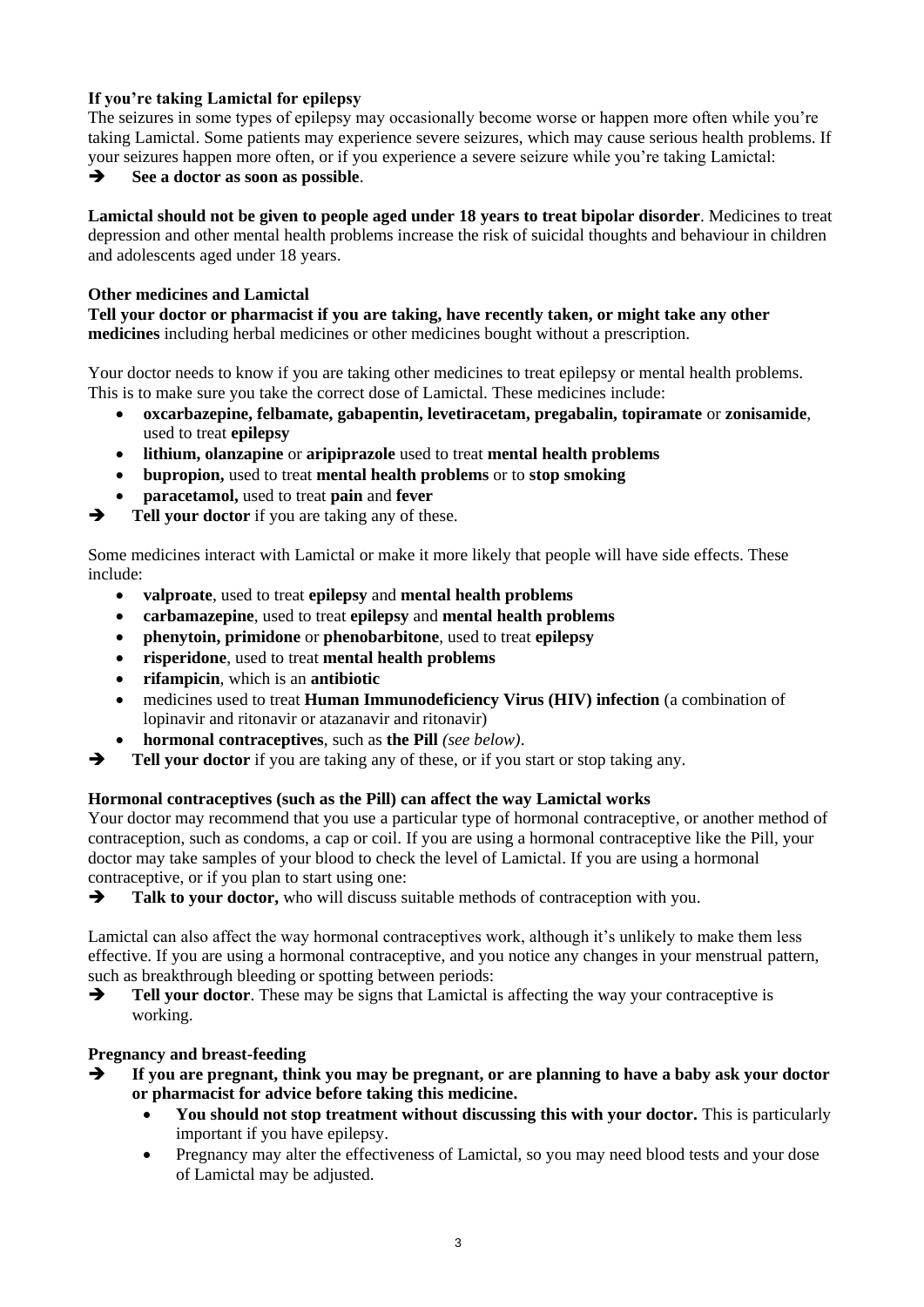- There may be a small increased risk of birth defects, including a cleft lip or cleft palate, if Lamictal is taken during the first 3 months of pregnancy.
- Your doctor may advise you to take extra **folic acid** if you're planning to become pregnant and while you're pregnant.
- **If you are breast-feeding or planning to breast-feed ask your doctor or pharmacist for advice before taking this medicine**. The active ingredient of Lamictal passes into breast milk and may affect your baby. Your doctor will discuss the risks and benefits of breast-feeding while you're taking Lamictal, and will check your baby from time to time, whether drowsiness, rash or poor weight gain occurs, if you decide to breast-feed. Inform your doctor if you observe any of these symptoms in your baby.

# **Driving and using machines**

Lamictal can cause dizziness and double vision.

 $\rightarrow$  Don't drive or use machines unless you are sure you're not affected.

# **If you have epilepsy, talk to your doctor about driving and using machines**.

## **Important information about some of the ingredients of Lamictal**

Lamictal tablets contain small amounts of a sugar called lactose. If you have been told by your doctor that you have an intolerance to some sugars, contact your doctor before taking this medicinal product.

**Lamictal tablets contains less than 1 mmol sodium (23 mg) per tablet**, that is to say essentially 'sodiumfree'.

## **3. How to take Lamictal**

**Always take this medicine exactly as your doctor or pharmacist has told you**. Check with your doctor or pharmacist if you are not sure.

## **How much Lamictal to take**

It may take a while to find the best dose of Lamictal for you. The dose you take will depend on:

- vour age
- whether you are taking Lamictal with other medicines
- whether you have any kidney or liver problems.

Your doctor will prescribe a low dose to start, and gradually increase the dose over a few weeks until you reach a dose that works for you (called the *effective dose*). **Never take more Lamictal than your doctor tells you to**.

The usual effective dose of Lamictal for adults and children aged 13 years or over is between 100 mg and 400 mg each day.

For children aged 2 to 12 years, the effective dose depends on their body weight — usually, it's between 1 mg and 15 mg for each kilogram of the child's weight, up to a maximum maintenance dose of 200 mg daily.

Lamictal is not recommended for children aged under 2 years.

## **How to take your dose of Lamictal**

Take your dose of Lamictal once or twice a day, as your doctor advises. It can be taken with or without food.

Your doctor may also advise you to start or stop taking other medicines, depending on what condition you're being treated for and the way you respond to treatment.

- **Swallow your tablets whole**. Don't break, chew or crush them.
- **Always take the full dose** that your doctor has prescribed. Never take only part of a tablet.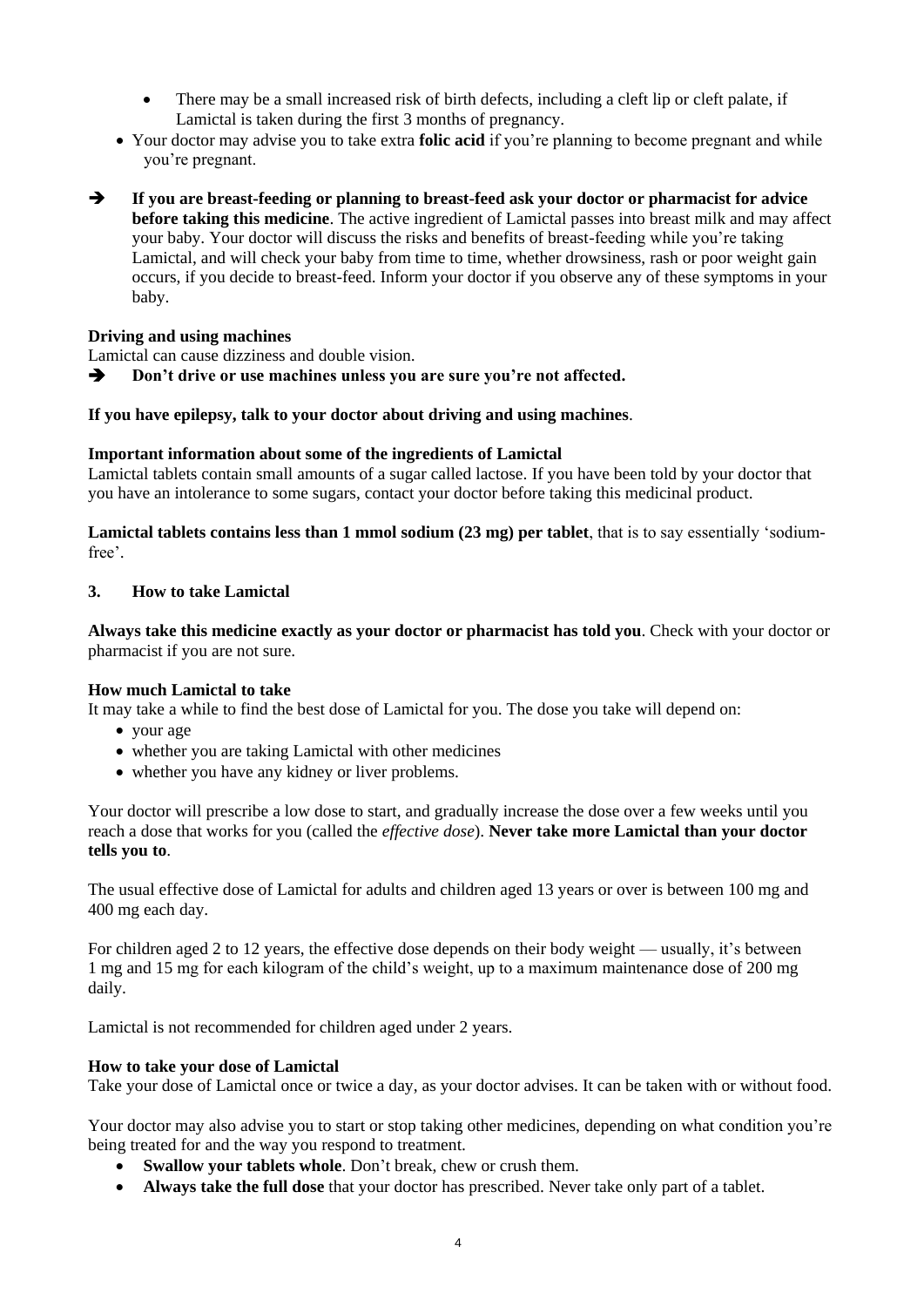# **If you take more Lamictal than you should**

**EXECUTE:** Contact **a** doctor or nearest hospital emergency department immediately. If possible, show them the Lamictal packet.

#### If you take too much **Lamictal you may be more likely to have serious side effects which may be fatal.** Someone who has taken too much Lamictal may have any of these symptoms:

- rapid, uncontrollable eye movements *(nystagmus)*
- clumsiness and lack of co-ordination, affecting their balance *(ataxia)*
- heart rhythm changes (detected usually on ECG)
- loss of consciousness, fits (convulsions) or coma.

## **If you forget to take a single dose of Lamictal**

# $\rightarrow$  Don't take extra tablets to make up for a missed dose. Just take your next dose at the usual time. **In case you forget to take multiple doses of Lamictal**

Ask your doctor for advice on how to start taking it again. It's important that you do this.

# **Don't stop taking Lamictal without advice**

Lamictal must be taken for as long as your doctor recommends. Don't stop unless your doctor advises you to.

## **If you're taking Lamictal for epilepsy**

To stop taking Lamictal, **it is important that the dose is reduced gradually**, over about 2 weeks. If you suddenly stop taking Lamictal, your epilepsy may come back or get worse.

## **If you're taking Lamictal for bipolar disorder**

Lamictal may take some time to work, so you are unlikely to feel better straight away. If you stop taking Lamictal, your dose will not need to be reduced gradually. But you should still talk to your doctor first, if you want to stop taking Lamictal.

## **4. Possible side effects**

Like all medicines, this medicine can cause side effects, but not everyone gets them.

## **Potentially life-threatening reactions: get a doctor's help straight away**

A small number of people taking Lamictal get an allergic reaction or potentially life-threatening skin reaction, which may develop into more serious problems if they are not treated.

These symptoms are more likely to happen during the first few months of treatment with Lamictal, especially if the starting dose is too high or if the dose is increased too quickly, or if Lamictal is taken with another medicine called *valproate*. Some of the symptoms are more common in children, so parents should be especially careful to watch out for them.

Symptoms of these reactions include:

- **skin rashes or redness**, which may develop into life-threatening skin reactions including widespread rash with blisters and peeling skin, particularly occurring around the mouth, nose, eyes and genitals (*Stevens–Johnson syndrome),* extensive peeling of the skin (more than 30% of the body surface – *toxic epidermal necrolysis)* or extended rashes with liver, blood and other body organs involvement (Drug Reaction with Eosinophilia and Systemic Symptoms which is also known as DRESS hypersensitivity syndrome)
- **ulcers in the mouth, throat, nose or genitals**
- **a sore mouth or red or swollen eyes** *(conjunctivitis)*
- **a high temperature** (fever), flu-like symptoms or drowsiness
- **swelling around your face**, or **swollen glands** in your neck, armpit or groin
- **unexpected bleeding or bruising**, or the fingers turning blue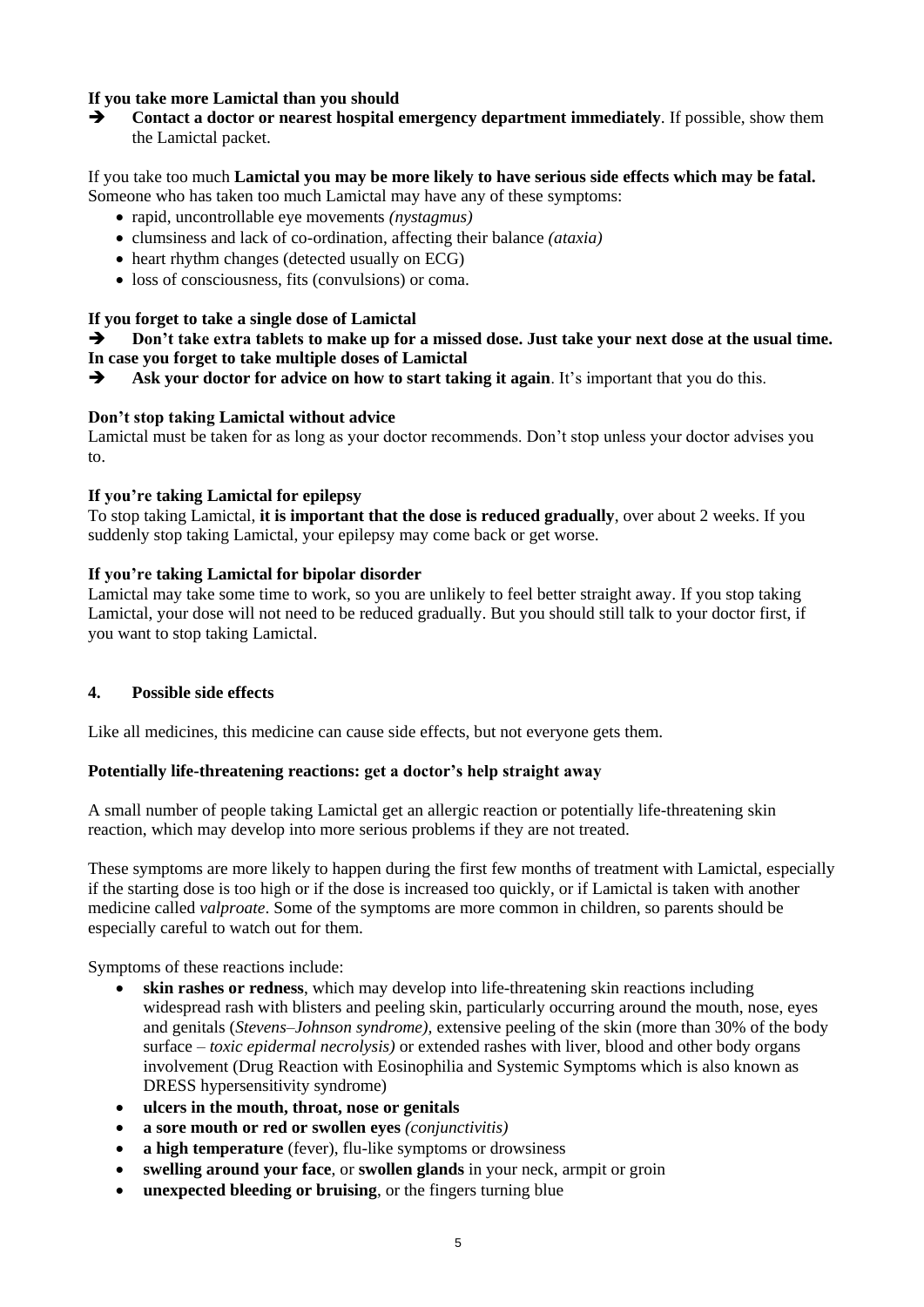- **a sore throat**, or more infections (such as colds) than usual
- increased levels of liver enzymes seen in blood tests
- an increase in a type of white blood cell (eosinophils)
- enlarged lymph nodes
- involvement of the organs of the body including liver and kidneys.

In many cases, these symptoms will be signs of less serious side effects. **But you must be aware that they are potentially life-threatening and can develop into more serious problems,** such as organ failure, if they are not treated. If you notice any of these symptoms:

 **Contact a doctor immediately**. Your doctor may decide to carry out tests on your liver, kidneys or blood, and may tell you to stop taking Lamictal. In case you have developed Stevens-Johnson syndrome or toxic epidermal necrolysis your doctor will tell you that you must never use lamotrigine again.

**Haemophagocytic lymphohistiocytosis (HLH)** (see section 2: What you need to know before you take Lamictal).

# **Very common side effects**

These may affect **more than 1 in 10** people:

- headache
- skin rash.

## **Common side effects**

These may affect **up to 1 in 10** people:

- aggression or irritability
- feeling sleepy or drowsy
- feeling dizzy
- shaking or tremors
- difficulty in sleeping (*insomnia*)
- feeling agitated
- diarrhoea
- dry mouth
- feeling sick *(nausea)* or being sick *(vomiting)*
- feeling tired
- pain in your back or joints, or elsewhere.

## **Uncommon side effects**

These may affect **up to 1 in 100** people:

- clumsiness and lack of co-ordination *(ataxia)*
- double vision or blurred vision
- unusual hair loss or thinning *(alopecia).*
- skin rash or sunburn after exposure to sun or artificial light (*photosensitivity*)

## **Rare side effects**

These may affect **up to 1 in 1,000** people:

- a life-threatening skin reaction *(Stevens–Johnson syndrome): (see also the information at the beginning of Section 4)*.
- a group of symptoms together including: fever, nausea, vomiting, headache, stiff neck and extreme sensitivity to bright light. This may be caused by an inflammation of the membranes that cover the brain and spinal cord *(meningitis).* These symptoms usually disappear once treatment is stopped however if the symptoms continue or get worse **contact your doctor.**
- rapid, uncontrollable eye movements *(nystagmus)*
- itchy eyes, with discharge and crusty eyelids *(conjunctivitis).*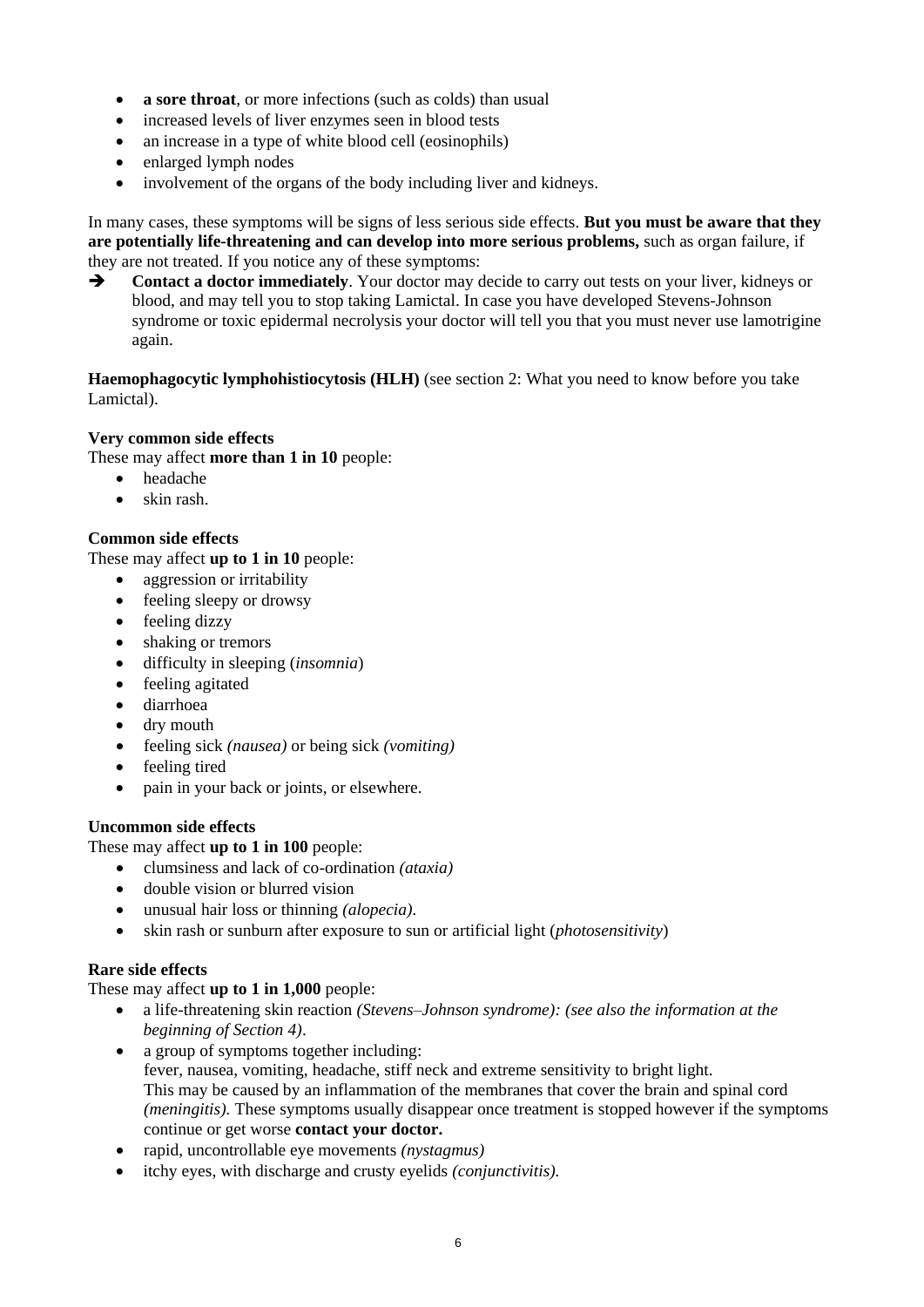# **Very rare side effects**

These may affect **up to 1 in 10,000** people:

- a life-threatening skin reaction *(toxic epidermal necrolysis): (see also the information at the beginning of Section 4)*
- Drug Reaction with Eosinophilia and Systemic Symptoms (DRESS)*: (see also the information at the beginning of Section 4)*
- a high temperature (*fever*)*: (see also the information at the beginning of Section 4)*
- swelling around the face (*oedema*) or swollen glands in the neck, armpit or groin (*lymphadenopathy*)*: (see also the information at the beginning of Section 4)*
- changes in liver function, which will show up in blood tests, or liver failure*: (see also the information at the beginning of Section 4)*
- a serious disorder of blood clotting, which can cause unexpected bleeding or bruising *(disseminated intravascular coagulation): (see also the information at the beginning of Section 4)*
- haemophagocytic lymphohistiocytosis (HLH) (see Section 2: What you need to know before you take Lamictal)
- changes which may show up in blood tests including reduced numbers of red blood cells *(anaemia)*, reduced numbers of white blood cells *(leucopenia, neutropenia, agranulocytosis)*, reduced numbers of platelets *(thrombocytopenia)*, reduced numbers of all these types of cell *(pancytopenia),* and a disorder of the bone marrow called *aplastic anaemia*
- hallucinations ('seeing' or 'hearing' things that aren't really there)
- confusion
- feeling 'wobbly' or unsteady when you move about
- uncontrollable body movements *(tics)*, uncontrollable muscle spasms affecting the eyes, head and torso *(choreoathetosis)*, or other unusual body movements such as jerking, shaking or stiffness
- in people who already have epilepsy, seizures happening more often
- in people who already have Parkinson's disease, worsening of the symptoms
- lupus-like reaction (symptoms may include: back or joint pain which sometimes may be accompanied by fever and/or general ill-health).

# **Other side effects**

Other side effects have occurred in a small number of people but their exact frequency is unknown:

- There have been reports of bone disorders including osteopenia and osteoporosis (thinning of the bone) and fractures. Check with your doctor or pharmacist if you are on long-term anti-epileptic medication, have a history of osteoporosis, or take steroids.
- inflammation of the kidney (*tubulointerstitial nephritis*), or inflammation of both the kidney and the eye (*tubulointerstitial nephritis* and *uveitis syndrome*).
- Nightmares.
- Lower immunity because of lower levels of antibodies called immunoglobulins in the blood which help protect against infection.

# **Reporting of side effects**

 $\rightarrow$  If you get any side effects, talk to your doctor or pharmacist. This includes any possible side effects not listed in this leaflet. You can also report side effects directly via HPRA Pharmacovigilance, Website: [www.hpra.ie.](http://www.hpra.ie/) By reporting side effects you can help provide more information on the safety of this medicine.

# **5. How to store Lamictal**

Keep this medicine out of the sight and reach of children.

Do not use this medicine after the expiry date shown on the blisters, carton or bottle. The expiry date refers to the last day of that month.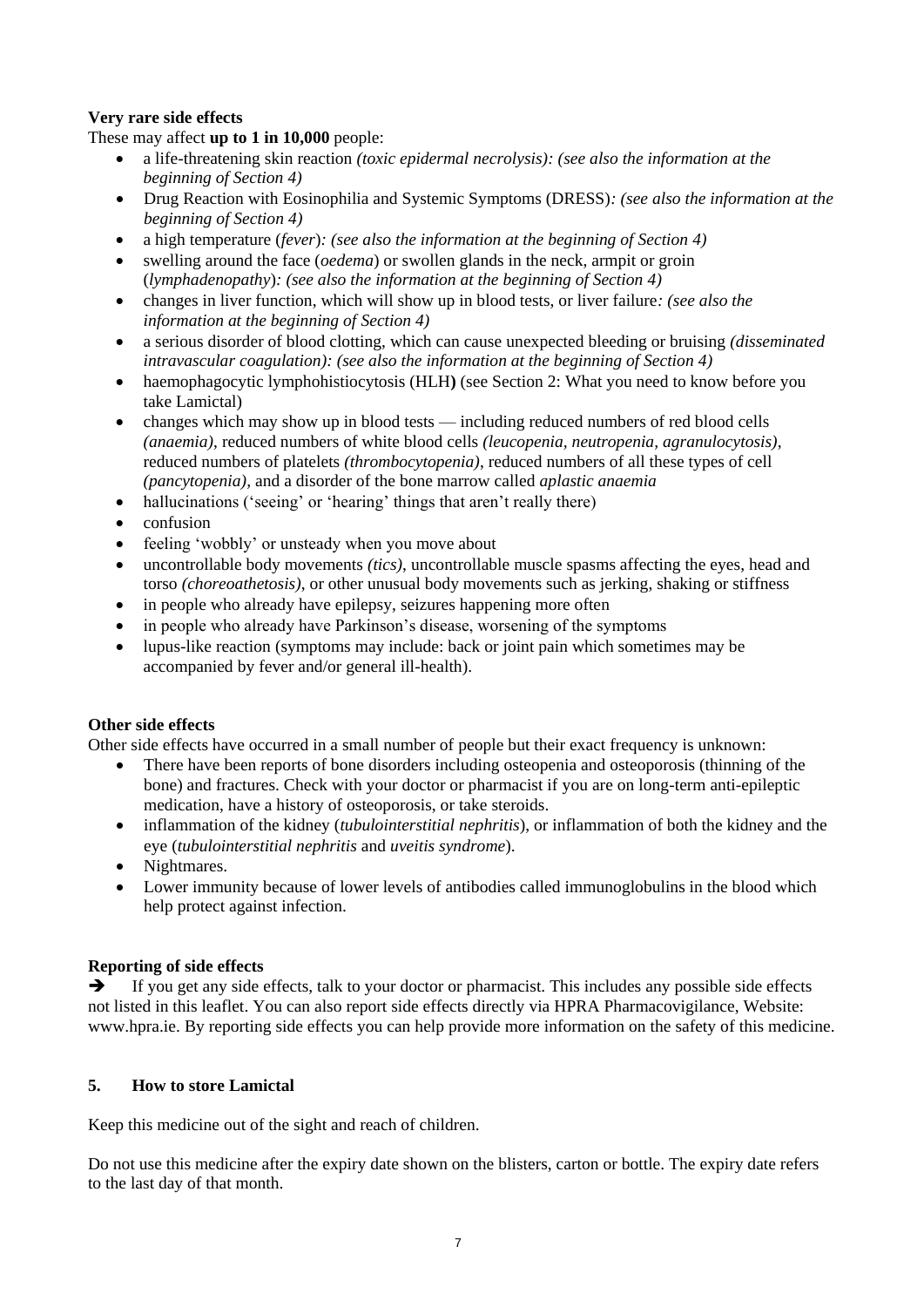Lamictal does not require any special storage conditions.

Do not throw away any medicines via wastewater or household waste. Ask your pharmacist how to throw away medicines you no longer use. This will help protect the environment.

# **6. Contents of the pack and other information**

# **What Lamictal tablets contain**

The active substance is lamotrigine. Each tablet contains 25 mg, 50 mg, 100 mg or 200 mg lamotrigine. The other ingredients are: lactose monohydrate, microcrystalline cellulose, povidone K30, sodium starch glycolate (Type A), iron oxide yellow (E172) and magnesium stearate.

# **What Lamictal tablets look like and contents of the pack**

Lamictal tablets (all strengths) are square with rounded corners, and pale, yellowish brown in colour. Not all listed pack sizes may be available in your country.

Lamictal 25 mg tablets are marked 'GSEC7' on one side and '25' on the other. Each pack contains blisters of 14, 21, 28, 30, 42, 50, 56 or 100 tablets. Starter packs containing 21 or 42 tablets are also available for use during the first few weeks of treatment when the dose is being slowly increased.

Lamictal 50 mg tablets are marked 'GSEE1' on one side and '50' on the other. Each pack contains blisters of 14, 28, 30, 42, 56, 90 98 or 100 tablets. Starter packs containing 42 tablets are also available for use during the first few weeks of treatment when the dose is being slowly increased.

Lamictal 100 mg tablets are marked 'GSEE5' on one side and '100' on the other. Each pack contains blisters of 28, 30, 42, 50, 56, 60, 90 98 or 100 tablets.

Lamictal 200 mg tablets are marked 'GSEE7' on one side and '200' on the other. Each pack contains blisters of 28, 30, 42, 56 or 100 tablets.

## **Marketing Authorisation Holder and Manufacturer**

Marketing Authorisation Holder: GlaxoSmithKline (Ireland) Ltd 12 Riverwalk Citywest Business Campus Dublin 24 Ireland

Manufacturer:

GlaxoSmithKline Pharmaceuticals S.A., Ul. Grunwaldzka 189, 60-322 Poznan, Poland.